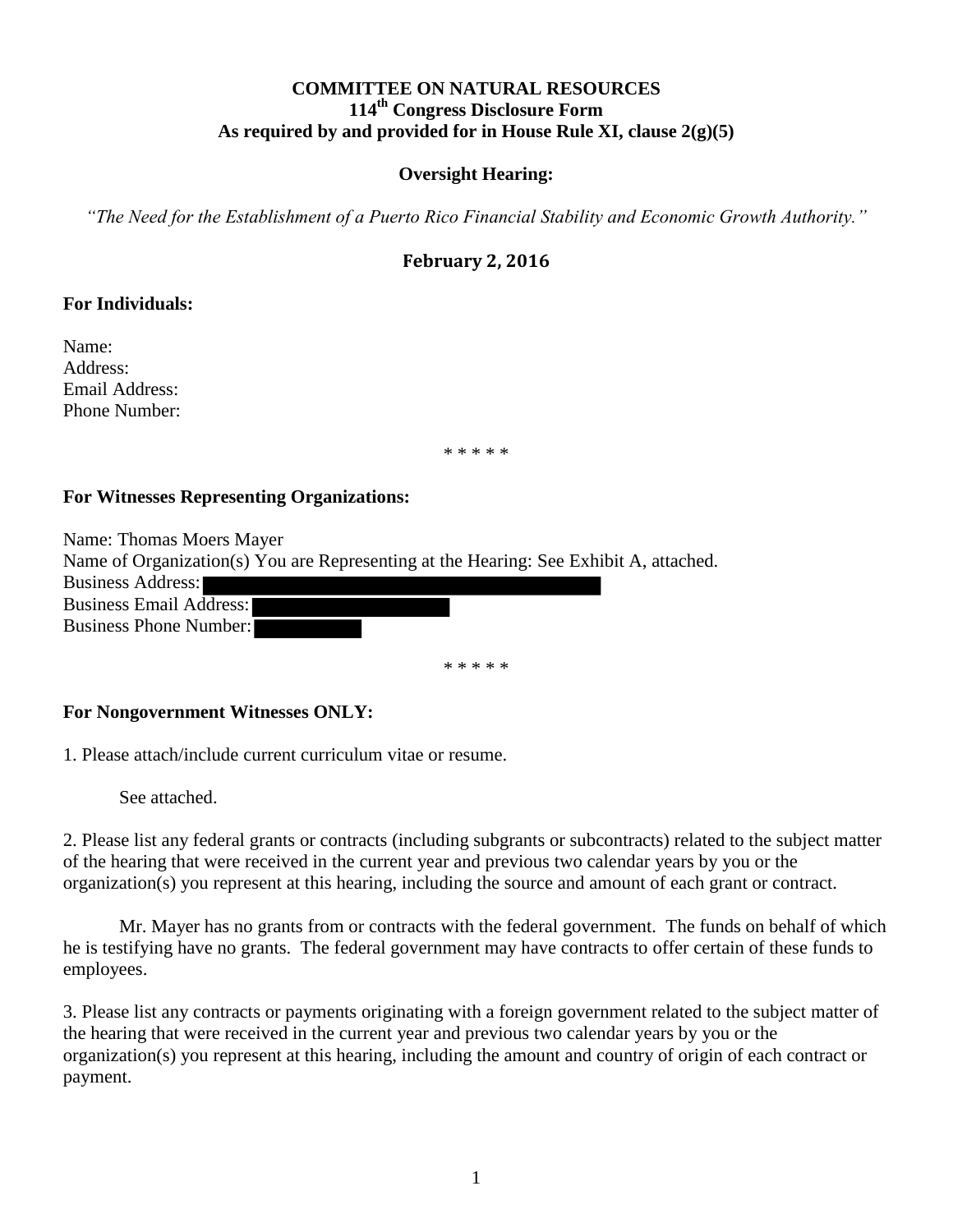Mr. Mayer does not have contracts or receive funds from foreign governments. The funds on behalf of which he is testifying are generally limited to U.S. investors. To the best of their knowledge, there are no contracts with or payments from foreign governments.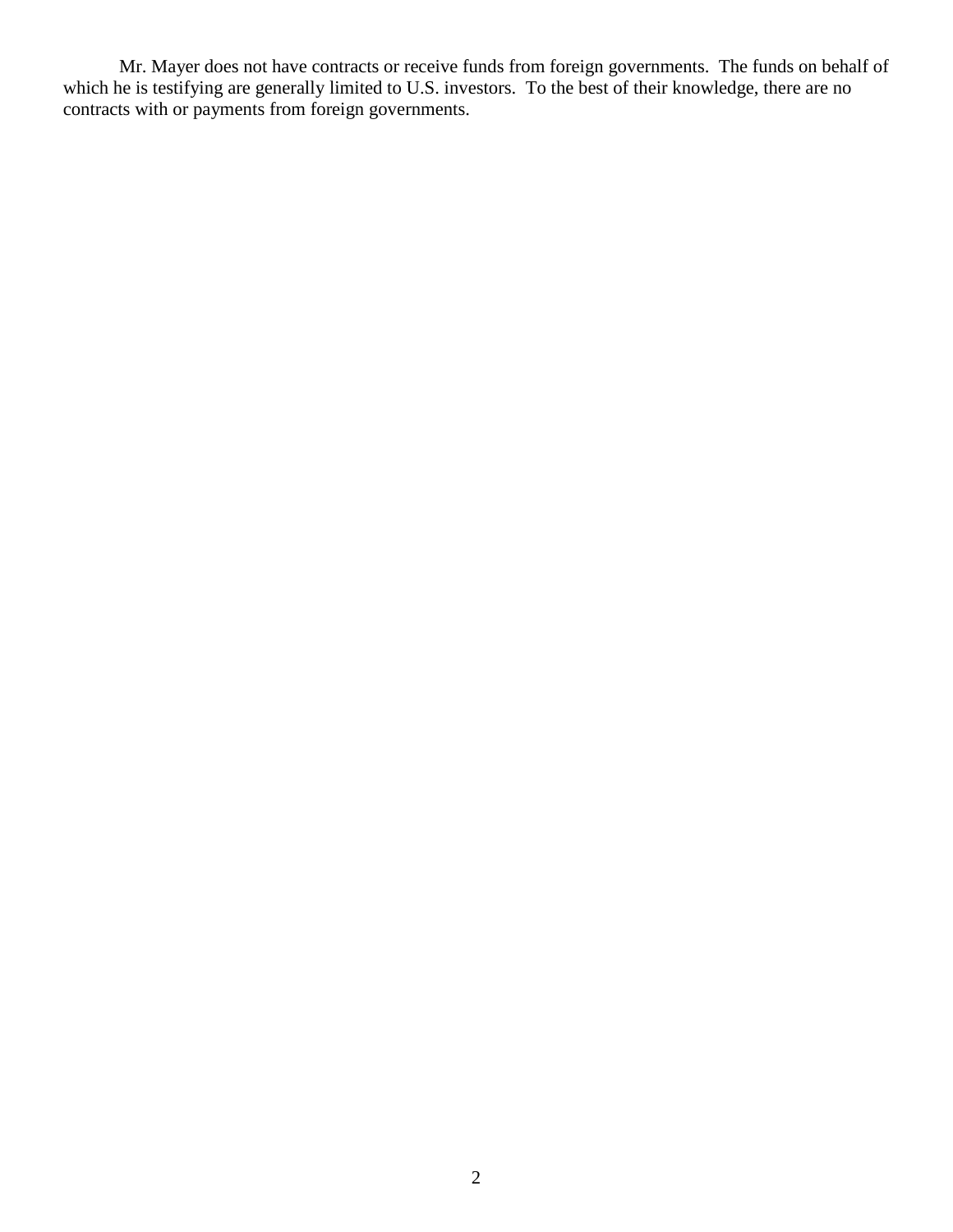# Exhibit A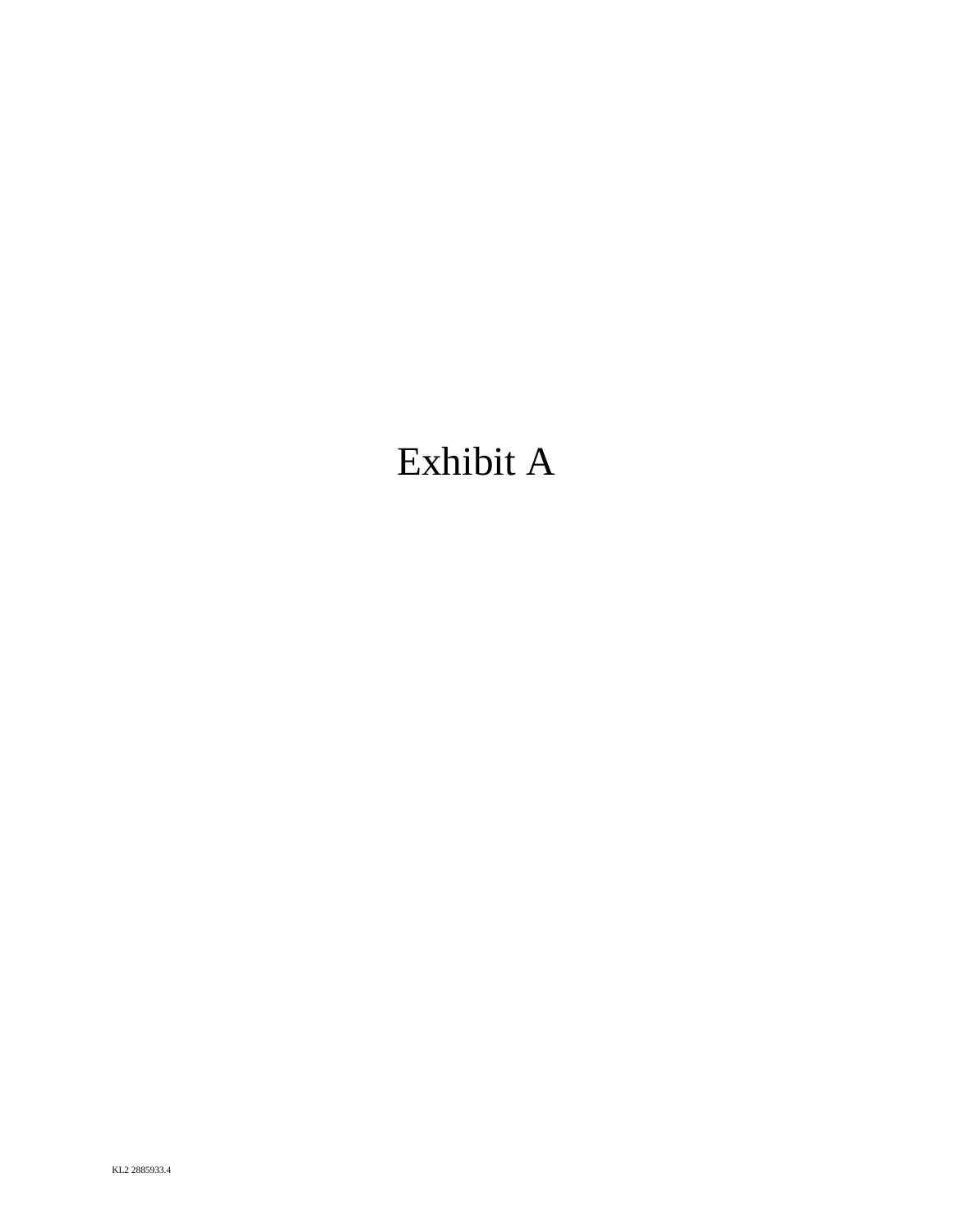Kramer Levin Naftalis & Frankel, LLP is litigation counsel of record to the below entities in *Franklin California Tax-Free Trust, et al., v. Commonwealth of Puerto Rico, et al.*, No. 14-cv-1518 (FAB) (D.P.R. June 28, 2014) . I am testifying today on behalf of these funds.

Franklin California Tax-Free Trust (for the Franklin California Intermediate-Term Tax Free Income Fund)

Franklin Tax-Free Trust (for the Series Franklin Federal Intermediate-Term Tax-Free Income Fund, Franklin Double Tax-Free Income Fund, Franklin Colorado Tax-Free Income Fund, Franklin Georgia Tax-Free Income Fund, Franklin Pennsylvania Tax-Free Income Fund, Franklin High Yield Tax-Free Income Fund, Franklin Missouri Tax-Free Income Fund, Franklin Oregon Tax-Free Income Fund, Franklin Virginia Tax-Free Income Fund, Franklin Florida Tax-Free Income Fund, Franklin Louisiana Tax-Free Income Fund, Franklin Maryland Tax-Free Income Fund, Franklin North Carolina Tax-Free Income Fund, and Franklin New Jersey Tax-Free Income Fund)

Franklin Municipal Securities Trust (for the Series Franklin California High Yield Municipal Bond Fund and Franklin Tennessee Municipal Bond Fund)

Franklin California Tax-Free Income Fund

Franklin New York Tax-Free Income Fund

Franklin Federal Tax-Free Income Fund

Oppenheimer Rochester Fund Municipals

Oppenheimer Municipal Fund (on behalf of its Series Oppenheimer Rochester Limited Term Municipal Fund)

Oppenheimer Multi-State Municipal Trust (on behalf of its Series Oppenheimer Rochester New Jersey Municipal Fund, Oppenheimer Rochester Pennsylvania Municipal Fund, and Oppenheimer Rochester High Yield Municipal Fund)

Oppenheimer Rochester Ohio Municipal Fund

Oppenheimer Rochester Arizona Municipal Fund

Oppenheimer Rochester Virginia Municipal Fund

Oppenheimer Rochester Maryland Municipal Fund

Oppenheimer Rochester Limited Term California Municipal Fund

Oppenheimer Rochester California Municipal Fund

Rochester Portfolio Series (on behalf of its Series Oppenheimer Rochester Limited Term New York Municipal Fund)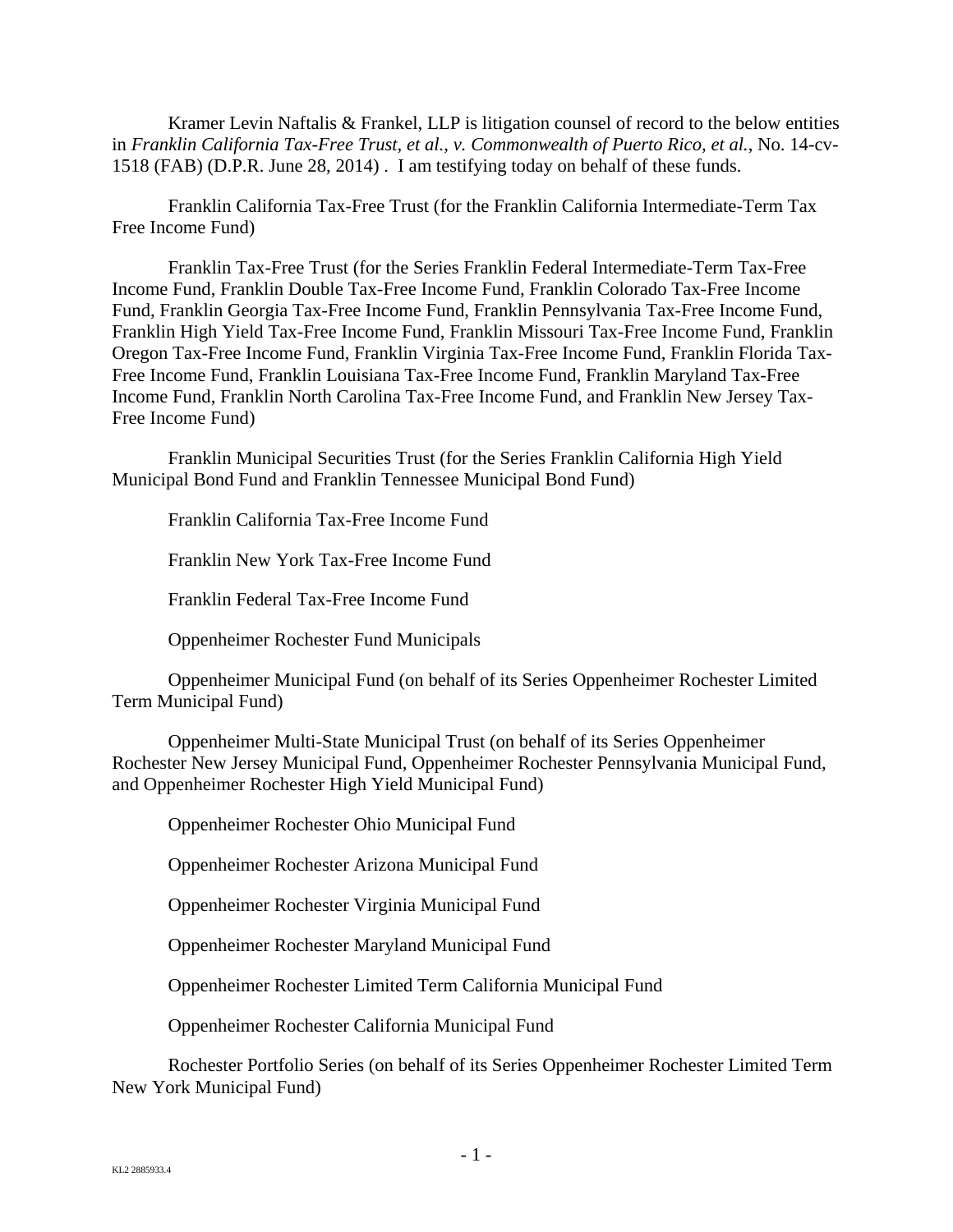Oppenheimer Rochester AMT-Free Municipal Fund Oppenheimer Rochester AMT-Free New York Municipal Fund Oppenheimer Rochester Michigan Municipal Fund Oppenheimer Rochester Massachusetts Municipal Fund Oppenheimer Rochester North Carolina Municipal Fund Oppenheimer Rochester Minnesota Municipal Fund

Kramer Levin Naftalis & Frankel, LLP is also currently counseling or has counseled the below entities in negotiations with the Puerto Rico Electric Power Authority ("PREPA"). I am not testifying on behalf of these entities.

AG ELEVEN PARTNERS, L.P.

AG CENTRE STREET PARTNERSHIP, L.P.

AG CAPITAL RECOVERY PARTNERS VIII, L.P

AG MM, L.P.

AG SUPER FUND, L.P.

AG PRINCESS, L.P.

NUTMEG PARTNERS, L.P.

AG SUPER FUND INTERNATIONAL PARTNERS, L.P.

BLUEMOUNTAIN CAPITAL MANAGEMENT LLC (as investment manager for BLUEMOUNTAIN DISTRESSED MASTER FUND L.P., BLUEMOUNTAIN GUADALUPE PEAK FUND L.P., BLUE MOUNTAIN CREDIT ALTERNATIVES MASTER FUND L.P., BLUEMOUNTAIN CREDIT OPPORTUNITIES MASTER FUND I L.P ., BLUEMOUNTAIN LONG /SHORT CREDIT MASTER FUND L.P ., BLUEMOUNTAIN STRATEGIC CREDIT MASTER FUND L.P., BLUEMOUNT AIN TIMBERLINE LTD., and BLUEMOUNTAIN LONG/SHORT CREDIT AND DISTRESSED REFLECTION FUND, a SUB-FUND OF AAI BLUEMOUNTAIN FUND PLC)

D.E. SHAW GALVANIC PORTFOLIOS, L.L.C.

FRANKLIN ADVISERS, INC. (on behalf of the following funds: CALIFORNIA INTERMEDIATE TERM TAX FREE INCOME FUND, CALIFORNIA HIGH YIELD MUNICIPAL BOND FUND, TENNESSEE MUNICIPAL BOND FUND, CALIFORNIA TAX FREE INCOME FUND, NEW YORK TAX FREE INCOME FUND, FEDERAL TAX FREE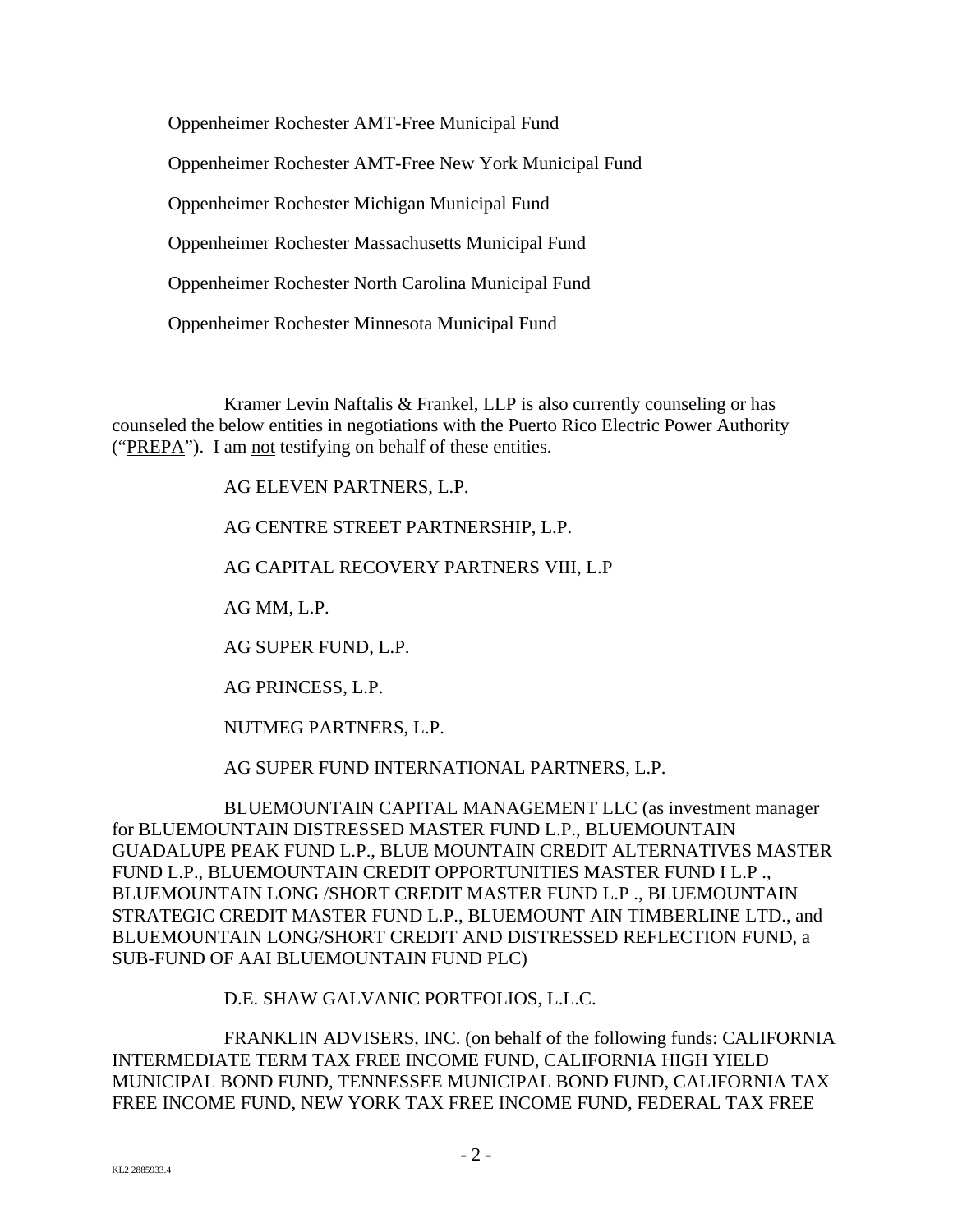INCOME FUND, DOUBLE TAX FREE INCOME FUND, COLORADO T AX FREE INCOME FUND, GEORGIA TAX FREE INCOME FUND, PENNSYLVANIA TAX FREE INCOME FUND, HIGH YIELD T AX FREE INCOME FUND, MISSOURI TAX FREE INCOME FUND, OREGON TAX FREE INCOME FUND, VIRGINIA TAX FREE INCOME FUND, FLORIDA TAX FREE INCOME FUND, LOUISIANA TAX FREE INCOME FUND, MARYLAND TAX FREE INCOME FUND, NORTH CAROLINA TAX FREE INCOME FUND, NEW JERSEY TAX FREE INCOME FUND, FRANKLIN STRATEGIC INCOME FUND, FIST-FRANKLIN TOTAL RETURN FUND, FRANKLIN STRATEGIC INCOME FUND, FTIF - FRANKLIN US TOTAL RETURN FUND, FTVIP-FRANKLIN STRATEGIC INCOME VIP FUND, FDP SERIES FT TOTAL RETURN FDP FUND, and FTIF - FRANKLIN STRATEGIC INCOME FUND, FT OPPORTUNISTIC DISTRESSED FUND, LTD.)

GOLDMAN SACHS HIGH YIELD MUNICIPAL FUND, A SERIES OF THE GOLDMAN SACHS TRUST; GOLDMAN SACHS MUNICIPAL INCOME FUND, A SERIES OF THE GOLDMAN SACHS TRUST; and GOLDMAN SACHS SHORT DURATION TAX-FREE FUND, A SERIES OF THE GOLDMAN SACHS TRUST

KNIGHTHEAD CAPITAL MANAGEMENT, LLC (as investment advisor for KNIGHTHEAD (NY) FUND, L.P., KNIGHTHEAD MASTER FUND, L.P., and LMA SPC for and on behalf of the MAP 84 SEGREGATED PORTFOLIO)

Marathon Asset Management, LP (as Investment Advisor to MARATHON SPECIAL OPPORTUNITY FUND, LTD., MARATHON CREDIT DISLOCATION FUND, LP, MARATHON CREDIT OPPORTUNITY FUND, LTD., MARATHON LIQUID CREDIT LONG SHORT FUND, PENTELI MASTER FUND, LTD, MASTER SIF SICAV-SIF, MV CREDIT OPPORTUNITY FUND LP, KRTS CREDIT FUND LP, MARATHON CENTRE STREET PARTNERSHIP LP, BALDR MASON FUND, INC., MARATHON LES GRANDES JORASSES MASTER FUND, MARATHON COURT SQUARE, LP, MARATHON STRATEGIC OPPORTUNIES PROGRAM, LP, MARATHON CURRITUCK FUND, LP – SERIES C)

OPPENHEIMER ROCHESTER AMT –FREE MUNICIPAL FUND

OPPENHEIMER ROCHESTER AMT –FREE NEW YORK MUNICIPAL

FUND

OPPENHEIMER ROCHESTER CALIFORNIA MUNICIPAL FUND

OPPENHEIMER ROCHESTER LIMITED TERM CALIFORNIA MUNICIPAL

**FUND** 

OPPENHEIMER ROCHESTER LIMITED TERM MUNICIPAL FUND (A SERIES OF OPPENHEIMER MUNICIPAL FUND)

OPPENHEIMER ROCHESTER LIMITED TERM NEW YORK MUNICIPAL FUND (A SERIES OF ROCHESTER PORTFOLIO SERIES)